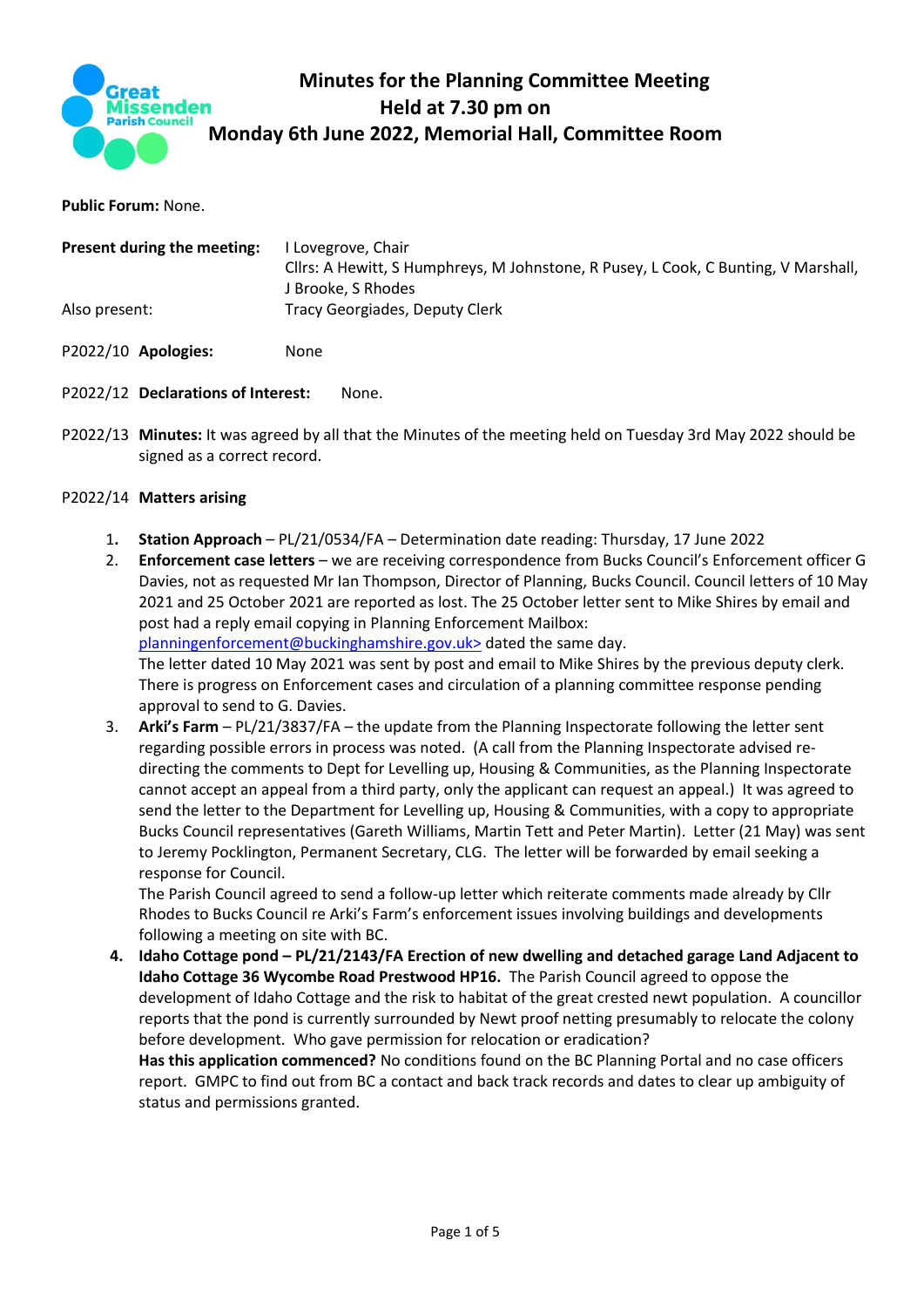**5. PL/22/1223/CONDA Approval of Condition 15 (Ecological Enhancements) of planning permission PL/19/4163/FA Chestnut House Broombarn Lane Great Missenden** - the condition is breached in every respect and BC Planning Enforcement, Ms Islam enforcement Officer, has been emailed photos by County Councillor, P Martin. Developer ignoring all conditions and ecology damage. Mike Shires has called it environmental vandalism.

P2022/15 **Public Forum - None.** 

## P2022/16 **Planning Applications** –

**Consideration of the following applications for Great Missenden Parish, validated and up to date as at midday on Monday, 30th May 2022, is as follows:**

#### 1. **Withywell House 36 Upper Hollis Great Missenden Buckinghamshire HP16 9HP**

Non-Material Amendment to planning permission PL/21/4791/FA (Part single/part two storey side and front extensions, raising roof of existing single storey side extension, detached garage and changes to fascia materials) to allow for changes to approved windows and door and additional rear dormer windows, rooflights and garage pedestrian door. Ref. No: PL/22/1854/NMA **No Objection**

2. Gable End High Street Great Missenden Buckinghamshire HP16 9AA T1-T2 hawthorn - removal to ground level and grind stumps; T3 lilac - removal to ground level of and grind stump. (Great Missenden Conservation Area). Ref. No: PL/22/1707/KA **No Objection**, but GMPC would not want Hedge removed during bird nesting.

#### 3. **77 Wrights Lane Prestwood Buckinghamshire HP16 0LG**

Extension of garage

Ref. No: PL/22/1691/FA GMPC has **no objections** to the subject Application, however, would ask that the LA closely consider whether the vision splays and off-street parking spaces are sufficient to allow safe vehicular ingress and egress, in forward gear along with safe manoeuvring within the site. This should be considered in the context and location of the dwelling and amenity of neighbours and/or highway users.

#### 4. **24 Clare Road Prestwood Buckinghamshire HP16 0NR** Single storey rear extension and new front porch Ref. No: PL/22/1613/FA **No Objection**

5. Approval under Paragraphs 2, 3 and 12 of **Schedule 17 to the High-Speed Rail** (London - West Midlands) Act 2017 for 2 No. Buildings, Earthworks, Fencing, Artificial Lighting Equipment, a Screening Louvre and the Compound Site Restoration Landscaping at Chesham Road Intervention Shaft. Land To The South Of The B485 Chesham Road, Approximately 160 Metres East From The B485 Junction With Kings Lane and 670 West From The B485 Junction With Hyde Heath Lane, West Of Hyde End, Buckinghamshire.

Ref. No: PL/22/1542/HS2 Notification only

- 6. **Woodside Cottage 86 Kings Lane South Heath Buckinghamshire HP16 0QU Schedule 18 Heritage Agreement Method Statement** for the installation of movement monitoring equipment to 86 Kings Lane, South Heath, Great Missenden Ref. No: PL/22/1573/HS2 Notification only
- 7. **Mellow Cottage Great Kingshill Farm Stag Lane Great Kingshill Farm Buckinghamshire HP15 6EW** Demolition of **existing** dwelling and outbuilding and erection of detached dwelling **Ref. No: PL/22/1517/FA GMPC OBJECTS.**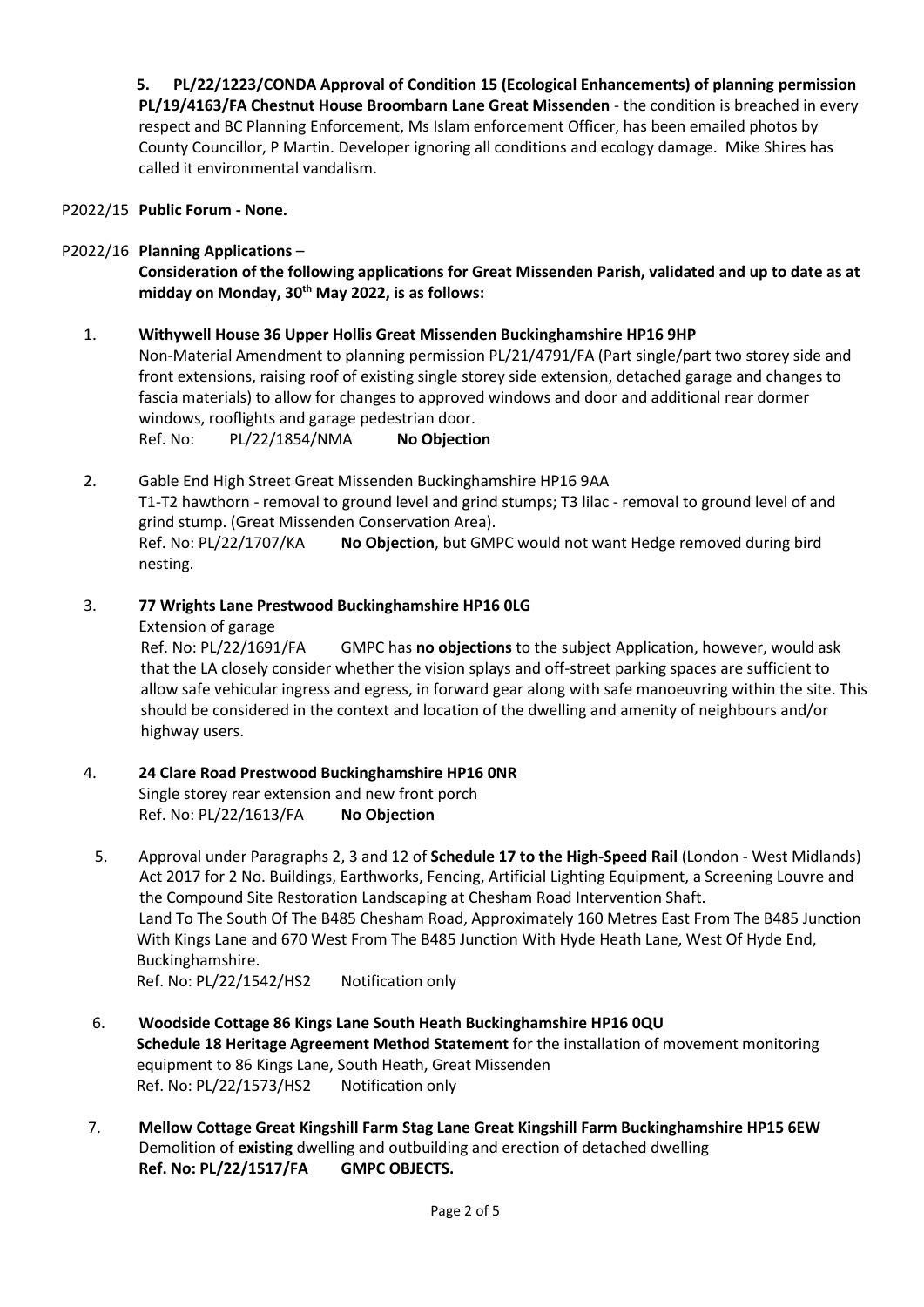GMPC is aware the NPPF 149 allows for limited infill development in villages. This site in the village of Great Kingshill is in the washed over area of the green belt. However, we object to the current application on the basis:

- 1) The site is in a rural location, with trees nearby and is a known bat habitat area. No Preliminary Ecological Appraisal or Preliminary Roost Assessment have been submitted and without up-to-date survey information it is not possible to assess the impacts of the works on any potential protected species, such as bats, and thus meet the requirements of the NPPF. As such, there is insufficient information to demonstrate that the proposal would conserve and enhance biodiversity and the proposal is therefore contrary to Policy CS24 of The Core Strategy for Chiltern District, Adopted November 2011, the aims of the National Planning Policy Framework, 2019, and The Conservation of Habitats and Species Regulations 2017 (as amended)
- 2) The applicant's statement by "Progress Planning" that "the proposal seeks to increase the biodiversity value of the site through the inclusion of a residential garden" is wholly inadequate and again is insufficient information to demonstrate that the proposal would conserve and enhance biodiversity in accord with the NPPF.
- 3) We consider it essential for Enforcement and Planning to visit this site. This is not a working farm, and a number of developments appear to have been undertaken outside of the residential curtilage, in the green belt that are not agricultural and in conflict to the protections afforded the AONB and Green Belt. Whilst one "residential" unit appears to have been timed out for enforcement action, it is also apparent from aerial views hardcore rubble has been dumped at this location in the AONB Green Belt. In addition, it is apparent the property to the left of this site, on Stag Lane, contains a very large barn not in agricultural use. We cannot see that permission exists for commercial storage of vehicles at this site and again enforcement should investigate.

The tree barriers between fields in this area are somewhat ancient and the 15m rule should be considered in any proposed development.

## 8. **Syringa and Stoke Cottage Ballinger Road South Heath Buckinghamshire HP16 9LQ**

Demolition of existing semi-detached cottages and their detached garages. Construction of two detached dwellings with parking and associated landscaping

Ref. No: PL/22/1451/FA GMPC does **not object** but would ask Bucks Council to consider whether the parking is commensurate to allow safe vehicular ingress and egress in forward gear along with safe manoeuvring within the site and that vision splays and off-street parking spaces are sufficient.

## 9. **Hammond House Grimms Hill Great Missenden Buckinghamshire HP16 9BA**

Single storey front/side and rear extensions Ref. No: PL/22/1326/FA **No Objection**

#### 10. **Orchard Croft Grimms Hill Great Missenden Buckinghamshire HP16 9BA**

Single storey side and rear extension with mezzanine floor, alterations to existing conservatory including the roof, windows and squaring off, garage conversion to living space, erection of a carport/store and widening of access road

Ref. No: PL/22/1219/FA **GMPC does not object**, but the planning committee strongly urges that alteration of the property gives deference to the hedgerow and provides a biodiversity gain.

11. **9 Beech Lane Prestwood Buckinghamshire HP16 9DP** Single storey rear and side extension following the demolition of existing conservatory Ref. No: PL/22/0994/FA **No Objection**

## 12. **36 Honorwood Close Prestwood Buckinghamshire HP16 9HJ**

Single storey side extension, front porch, conversion of garage to living space and changes to doors and windows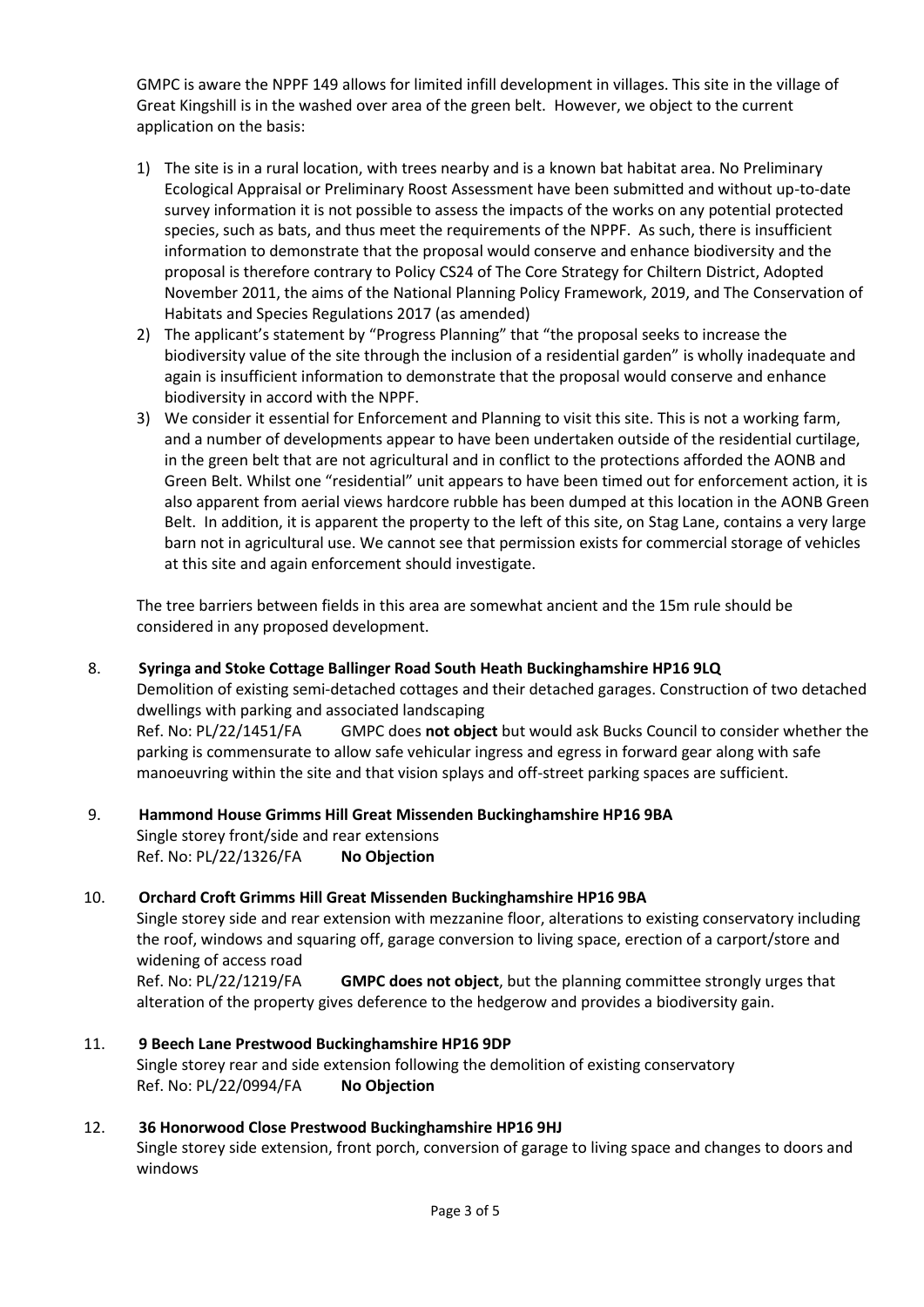Ref. No: PL/22/0954/FA **GMPC has no objections** to the subject Application, however, would ask that the LA closely consider whether the vision splays and off street parking spaces are sufficient to allow safe vehicular ingress and egress, in forward gear along with safe manoeuvring within the site. This should be considered in the context and location of the dwelling and amenity of neighbours and/or highway users.

# 13. **Oakley House Clarendon Road Prestwood Buckinghamshire HP16 0PL**

Single storey rear extension with porch canopy, single storey side infill extension linking garage to house, front and rear extensions and pitched roof to existing garage and partial conversion to habitable space Ref. No: PL/22/1349/FA **No Objection**

- 14. **The Gables Honor End Lane Prestwood Buckinghamshire HP16 9QY** Two storey front, part two, part single storey rear/side and first floor rear extensions, additional roof lights to rear elevation and new vehicular access Ref. No: PL/22/1341/FA **No Objection**
- 15. **13 - 15 Station Approach Great Missenden Buckinghamshire HP16 9AZ** Installation of 2x rear extract flues Ref. No: PL/22/0941/FA **No Objection**
- 16. **Change of use to lawn burial cemetery**  Land Adjacent To Great Missenden Cemetery Church Lane Great Missenden HP16 0QR Ref. No: PL/21/4723/FA For information: application to be considered by the **East Area Planning Committee, 31 May 2022**
- 17. **Eden Cottage 6 Chequers Lane Prestwood Buckinghamshire HP16 9DW** Single storey rear extension Ref. No: PL/22/1116/FA **No Objection**

## P2022/17 **Correspondence:-**

- a) **Appeals -** correspondence from Buckinghamshire Council regarding appeal cases status as at 30th May 2022:
	- 1. **Holly Hatch Cottage Nags Head Lane GREAT MISSENDEN HP16 0HD Ref. No: PL/21.1477/FA - Refused.** Appeal against Refusal APP/X0415/W/21/3279497. **Appeal allowed – with conditions – 11.04.22***.* Noted.
	- 2. **4 Upper Hollis, Great Missenden, Buckinghamshire HP16 9HP Ref: PL/21/3781/FA – Refused.** Appeal APP/X0415/D/22/3291948 lodged 22 March 2022. Status – *In progress*. *Written appeal.*  Noted. No additional comments at this time.
	- 3. **Great Missenden Garage Rignall Road, Great Missenden, Bucks HP16 9AW Ref: No: PL/21/2075/FA**. Appeal: APP/X0415/W/21/3289172. Status *– in progress*. *Written appeal – any further written representations to be submitted by May 16th.* Noted. No additional comments at this time.
	- **4. Land Adjacent to Hampden Farm Barn, Greenlands Lane, Prestwood, Bucks HP16 9QX**. **Ref.No: PL/21/1676/OA**. Appeal: APP/X0415/W/22/3292251 Status – *in progress*. *Hearing procedure – no date confirmed yet for hearing.* Update on joint appeal with APP/X0415/W/22/3297304 noted. The Parish Council will await confirmation of the hearing date to consider attendance and any subsequent comments. Hearing in Amersham first week in July.
- **b)** All correspondence from Buckinghamshire Council regarding recent outcomes of planning applications, that have been decided up to 30<sup>th</sup> May, were reviewed and accepted.